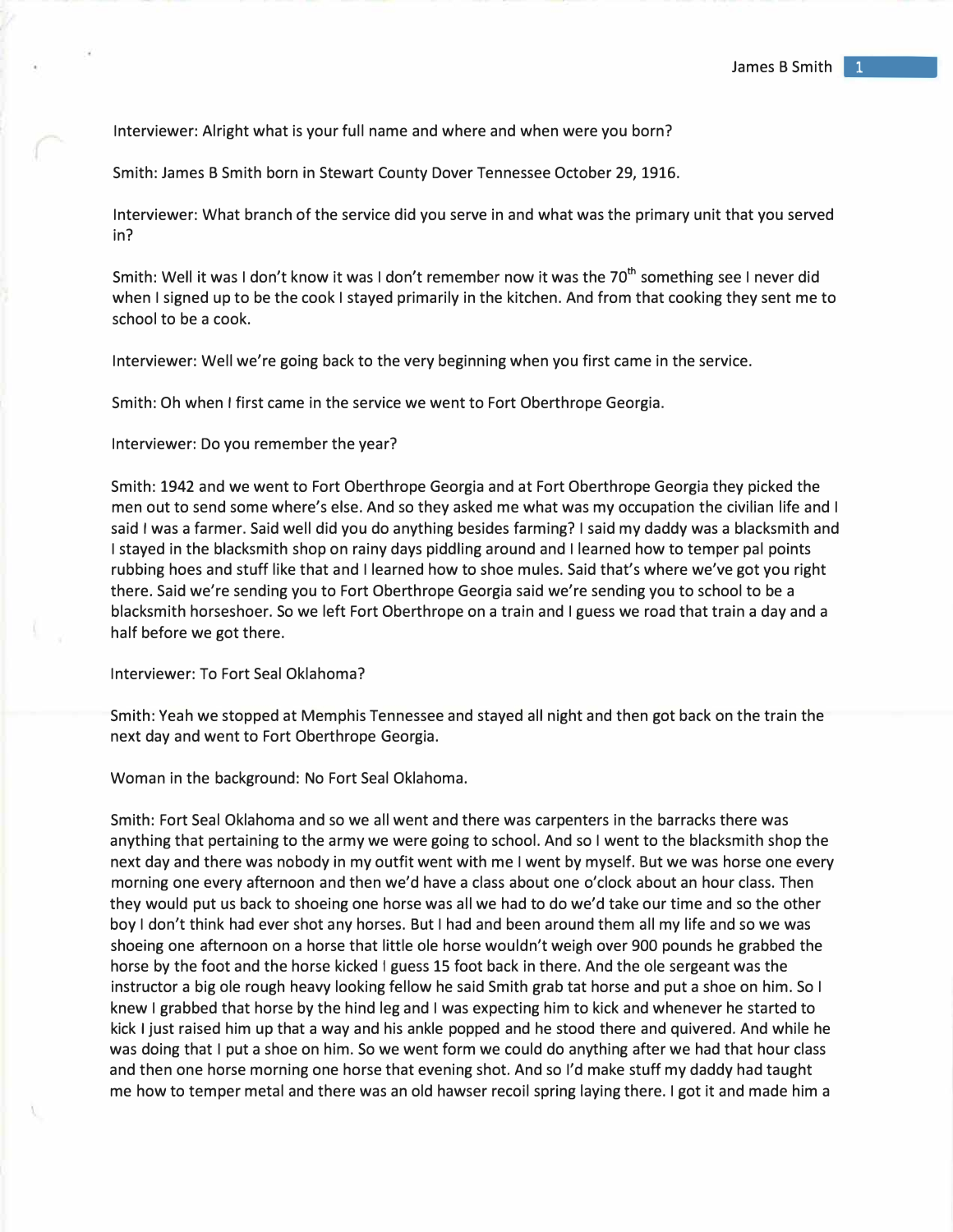punch and a coal chisel and it was really good because that had the right steel to make a coal chisel out of.

Interviewer: How did you come about getting into the army were you drafted or did you enlist? You were drafted?

Smith: I was already drafted before Pearl Harbor was bombed. I knew what date I was going and all and I was with her the evening that Pearl Harbor was bombed.

Interviewer: Do both of you remember that evening really well? Did you hear about it on the radio?

Smith: Yeah yeah

Interviewer: What did you think when you heard that?

Smith: Well it didn't sound too good. I knew I was going but I didn't know I was going to ride off

Interviewer: In a war

Smith: To war. So Pearl Harbor was bombed December the  $7^{\text{th}}$  1941. And I was inducted in the army January the  $12<sup>th</sup> 1942$  just a little over a month.

Interviewer: And so now they've got you in school and you've got an advantage over other people because you've done this before you've worked with horses.

Smith: Yeah

Interviewer: So how long was the school?

Smith: From January the 12<sup>th</sup> to the last of April how much three months.

Interviewer: Yeah about three and a half months.

Smith: Four months it taken four months.

Interviewer: Now did you also have to go through basic training?

Smith: No

Interviewer: No you didn't?

Smith: No it come a big snow on the ground six inches deep and I looked out that window just as cozy as we are today and them boys a marching up and down through that six or eight inches of snow.

Interviewer: But because you had a skill you didn't have to do that?

Smith: Right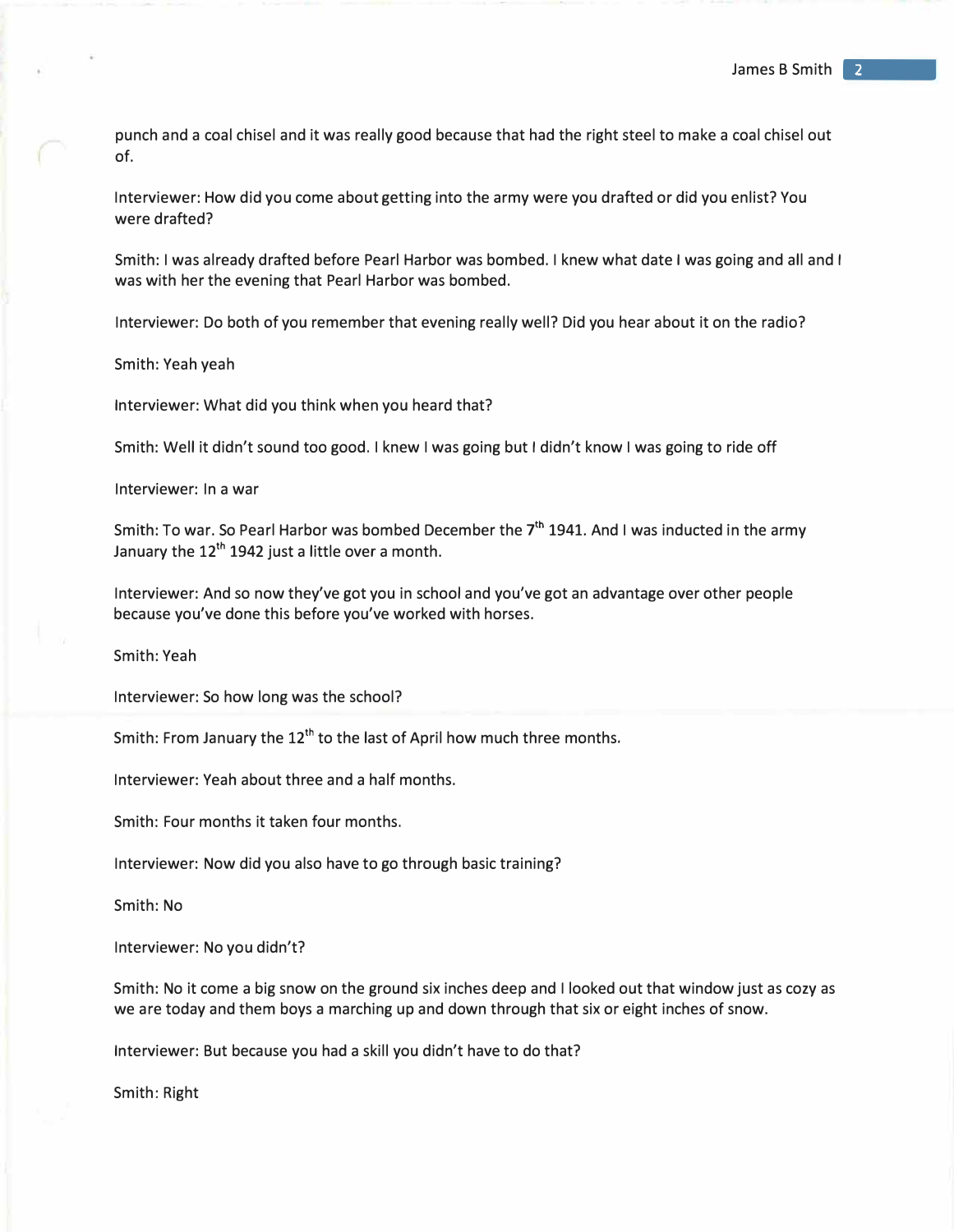Interviewer: That's pretty good any soldier will tell you that's pretty good. So you went to school and when did you find out you were going to the field artillery?

Smith: Well it was the last of April or first of April one that we was going to be shipped out somewhere we didn't know where they wouldn't tell us where. And so they had a camp an artillery in California and one in Kansas For Riley Kansas. And so we got on the train and they didn't let nobody know we were leaving because everything was hush hush you know no lights or nothing. And so we wound up in Denver at Fort Riley Kansas but let's see.

Interviewer: Now this picture right here can you explain a little about that? That's you in the middle correct?

Smith: Yeah

Interviewer: This is they are drawing an artillery piece?

Smith: I don't know what he was drawing I didn't know who made the picture or nothing because there wasn't any camera in the camp where we was at as I know of. But there was a fellow come up to me one time said I've got a picture here you might want and he handed me the picture. I didn't know who he was or nothing. These horses was a trotting at the time you know and had different gates. Says walk and them horses would walk just as but this man that give the command back here on the wheel horse the first man on the wheel horse would give the command. And they wouldn't let them trot long till he'd have them walking or going another gate. And we was going back that day and that wasn't the time that I rode old Duce.

Interviewer: Now the horses in the front what they called. The one in the backs the wheel horse.

Smith: That's the wheel horses was in back and the middle was called the swing and the first was the lead horse.

Interviewer: What were the jobs of each horse?

Smith: And the horses went to his command what so ever all we done was sit up there and hold the other horses rein and this man would give the command. He would say trot they was a trotting here he'd say charge and you've got to grab your horse.

Interviewer: So you didn't have to kick them or anything he'd say charge.

Smith: They'd just go right on out from under you.

Interviewer: Wow so you didn't have to do anything you didn't have to kick the horse or anything. When the man when the wheel man gave the command the horses just knew what that was?

Smith: Yes sir

Interviewer: Must have had them well trained.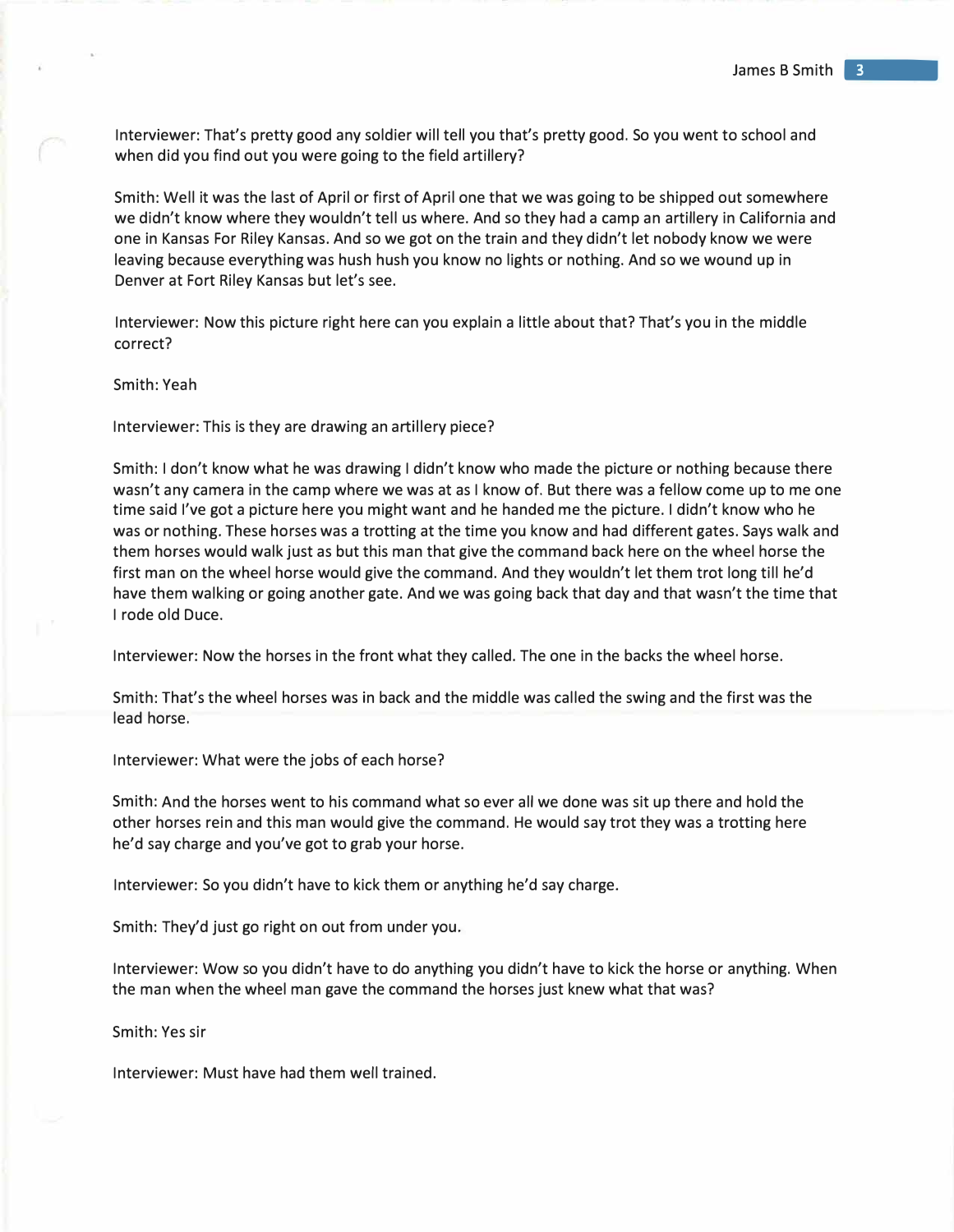Smith: We was being trained and they was already trained. We was on the single mount the time that I rode Old Duce and he was a retired wheel horse. And we was going down a real steep hill had a big bluff on it and he got out of the side of that canon and he didn't know what to do he went crazy.

Interviewer: Because he wasn't used to being in that position.

Smith: Oh he come in slinging his head and he looked down that bluff and it was straight down. He put on his breaks right quick and wheeled around and when he did I kicked him in his ribs and we left there. And an officer was standing there watching me and said now that's a retired wheel horse said go on up there to that canon and let him walk right behind that canon. That's what I did until we come on back but come on back to Fort Riley Kansas on the hillside certain depth there was a layer of limestone. And where we was on top nothing but limestone and they give the charge and when they did the horses jerked the aiming stake *off* the of the canon and they told me to get down and get that aiming stake. When I did that wheel horse got away from the canon and he went crazy again and I couldn't' get on him and the company commander come by and said hand he the aiming stake so I handed him the aiming stake. Put my foot in the strip and I was out ten or fifteen foot before I got on the horse was done gone. Reminded me of the army you know. He run just as hard as he could run and he got back up to that canon he was satisfied. I told the company commander I said the next time we go out on something and I've got to ride Duce I said you can give me KP or stable duty anything you want to I'm not riding Duce no more, he laughed. He didn't but a few days later they said we're going to teach you this morning how to cross a river. He said get your horses and I drew a good little mare weighted about 900 pounds and she would do anything you tell her to. And we was sitting up ready to go across and he said now when I give you the command said the leader of these horses will go across that river and says you will be on the ground turn the horse a loose and he will follow the rest and grab the tail of the horse and hold on said let him pull you across. And while they was telling on that a big thunderstorm come up he said we better not go now. So it got close and we went back and we all carried our horses to the stall and went to the barracks and that wound that up. I never did get to train how to cross the river.

Interviewer: I just find it amazing that here we are at the beginning of World War II and this is going to be the most technological event in human history up to that point and they still have horse drawn artillery at that point. And I mean did you like it did you like being in horse drawn artillery was that?

## Smith: Yeah

Interviewer: Was that the most fun you had in the army?

Smith: But one thing that bothered me we didn't have no ways to command these horse up here if that man got sick or got shot off of there them horses was loose. But they was good as old man this man he could have told them to stop and nine times out of ten they'd stop. But if they really got into a battle them horses wouldn't stop, they'd hunt higher ground. But that worried me a whole lot about that.

Interviewer: Now what type of a saddle is that that you guys have on there if I can just show camera just for a moment. It's a very very small saddle looks just like a small piece of leather on top of a blanket. What did they call that sir?

Smith: I don't know but it was an easy riding saddle. I guess the army got the best I guess that was just about as good a saddle as you could get.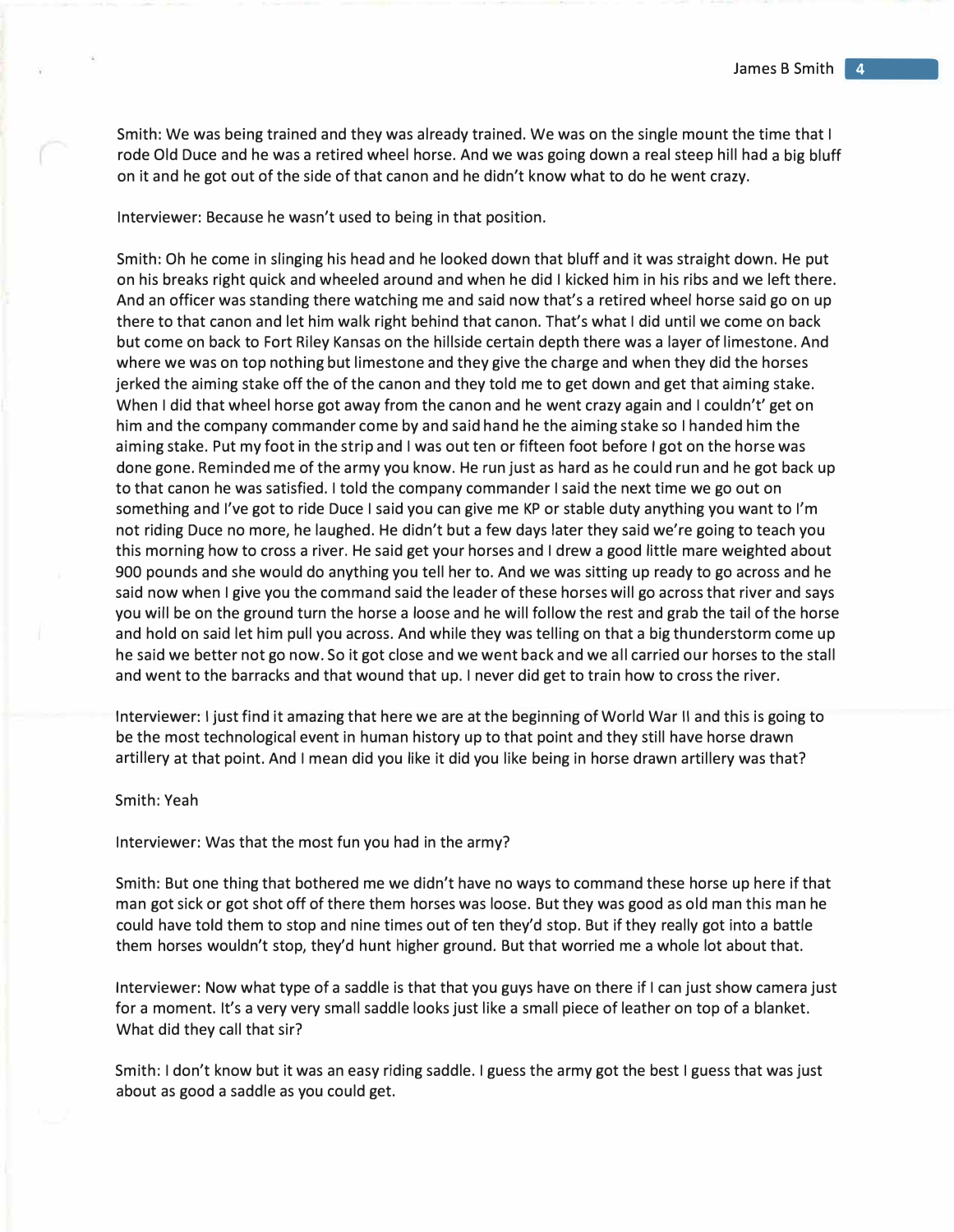Interviewer: So it was pretty comfortable?

Smith: Yeah that's what Duce and Goldstein did they was back home working in leather would make anything out of leather. And they sent them to repair the saddles and they neither one had ever saw a horse.

Interviewer: So you had leather workers you had blacksmiths what other type of you know workshops did you have you had the stables I'm sure. So it was all self-contained the army didn't have to send off for anything they had everything done right there.

Smith: Yeah well I went there at Kansas to my outfit the 3<sup>re</sup> field artillery about the last of April. And this picture was taken somewhere the first to the middle of June. And I though all the time that they done away with all of them horses then but I probably me and another fellow was probably the only two that even went out of that outfit. I don't know but there was a boy that went with me named well

Interviewer: Now when did you get the word that the horses were going away and that the trucks were coming in?

Smith: I don't remember.

Interviewer: I think you told me last week it was about the middle of June.

Smith: Yeah

Interviewer: Now what did they do with the horses I mean did they actually do paperwork for the horses retire them from the service?

Smith: They retired them they said I was told that they retired them and sent them to Nevada and turned them loose on the prairie out there.

Interviewer: Just to fend for themselves?

Smith: Yeah

Interviewer: they must have done pretty good because there's a lot of horses out there.

Smith: Yeah

Interviewer: So once your job there ended then that's when you signed up to be a cook?

Smith: Yeah the next day I went to the mess hall and they had a piece of paper if you want to be a cook sign here. And there down at the bottom I thought now there ain't no use in signing it but I'm gonna sign it anyway. And the place they are going to the top going down it was just like the army. The army starts at the bottom went up and called me in the next day.

Smith: So they started from the bottom of the list basically and then they asked you now did they ask you are you able to cook?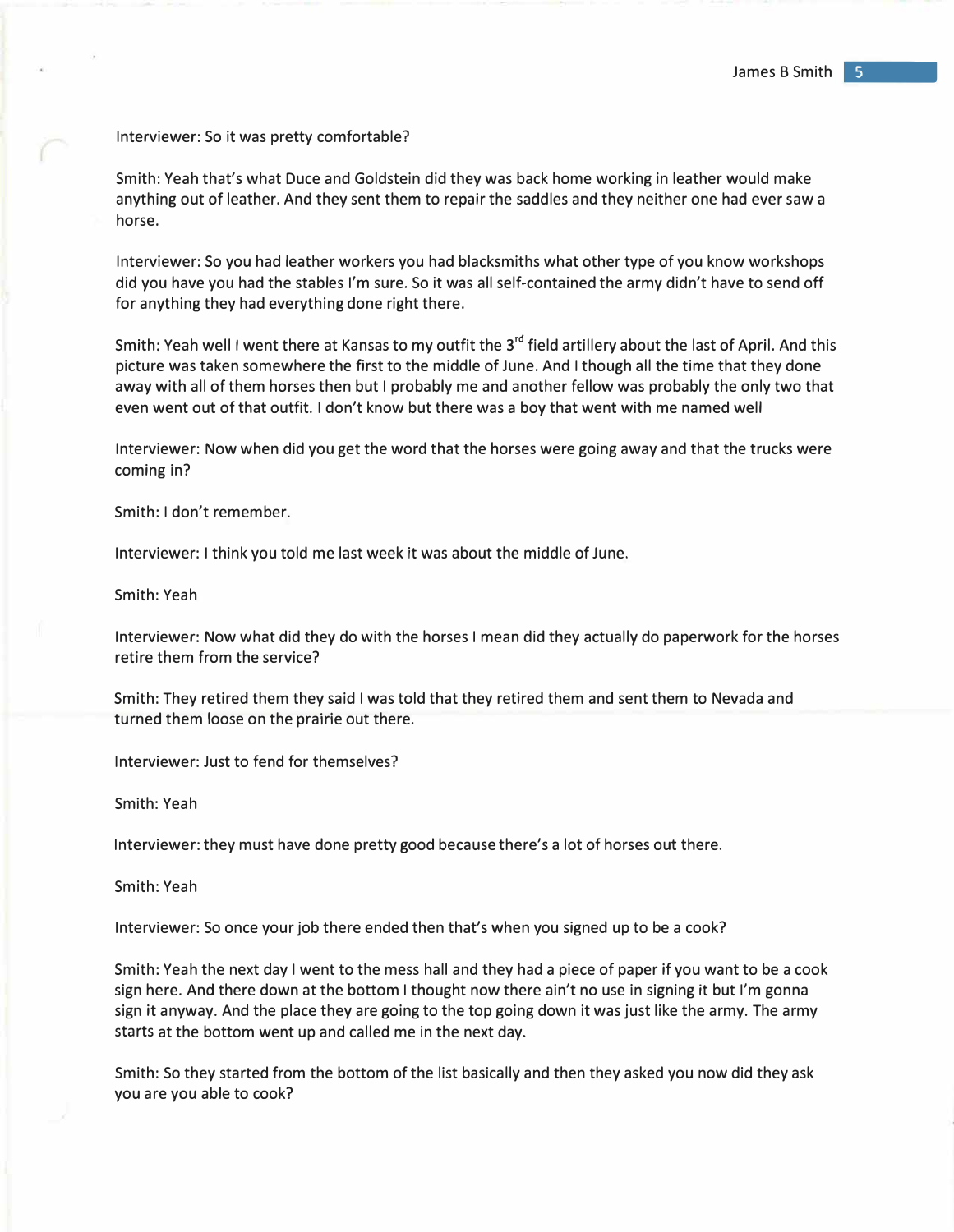Smith: No I couldn't cook nothing.

Woman in the background: He had to go to school.

Smith: I went they put me in the mess hall with others to help them cook and learn until I went to school. And they taught me to make a some cinnamon rolls and I didn't know cinnamon was hot and I didn't have nothing to go by. And I just dumped what I thought was be good in them cinnamon rolls and they'd burn you up I mean to tell you. That cinnamon was I knew that after I didn't ask the cook how to do it I just thought I'd try a batch myself.

Interviewer: So but they finally got around to sending you to school to learn how to be a cook?

Smith: Yeah but I wanted to tell you about what was that boys name that was in the barracks?

Woman in the background: Nellie B Jones? The one that switched the horses?

Smith: Yeah Nellie B Jones he went with me from this company just two of us but I knew him back in there. But he was full of life whenever we would go at night for a project they had a three quarter inch rope about 50 foot long they'd tie to a tree here and go to a tree and they would put them horses close together one right after the other to the end. You'd count the horses and go down and get your horse out. But Nellie B Jones after everybody went to sleep or something he went he got this first horse went around the other end and tied him. That was the lead horse the other was the off horse. But the off horse was the lead horse and he didn't know what to do. And they was like never in the world got them straightened out what he did. It tickled him to death.

Interviewer: So all those horses were so well trained they actually they knew their positions?

Smith: Right

Interviewer: And were so well trained in that position that if you put them anywhere else they were just lost?

Smith: Lost yeah they didn't know nothing about it.

Interviewer: That's amazing.

Smith: They will go with the command see and he knew every command they had been trained and the horses were old enough to retire they don't retire I told you they went crazy. All of them was about ready to retire anyway.

Interviewer: Were you sad to see the horses go?

Smith: What?

Interviewer: Were you sad to see the horses go?

Smith: No I really got was getting the hang of it I didn't stay there I was lost. They had all of theirs and they sent me there as a blacksmith. And I kept my blacksmith to myself and they didn't look on my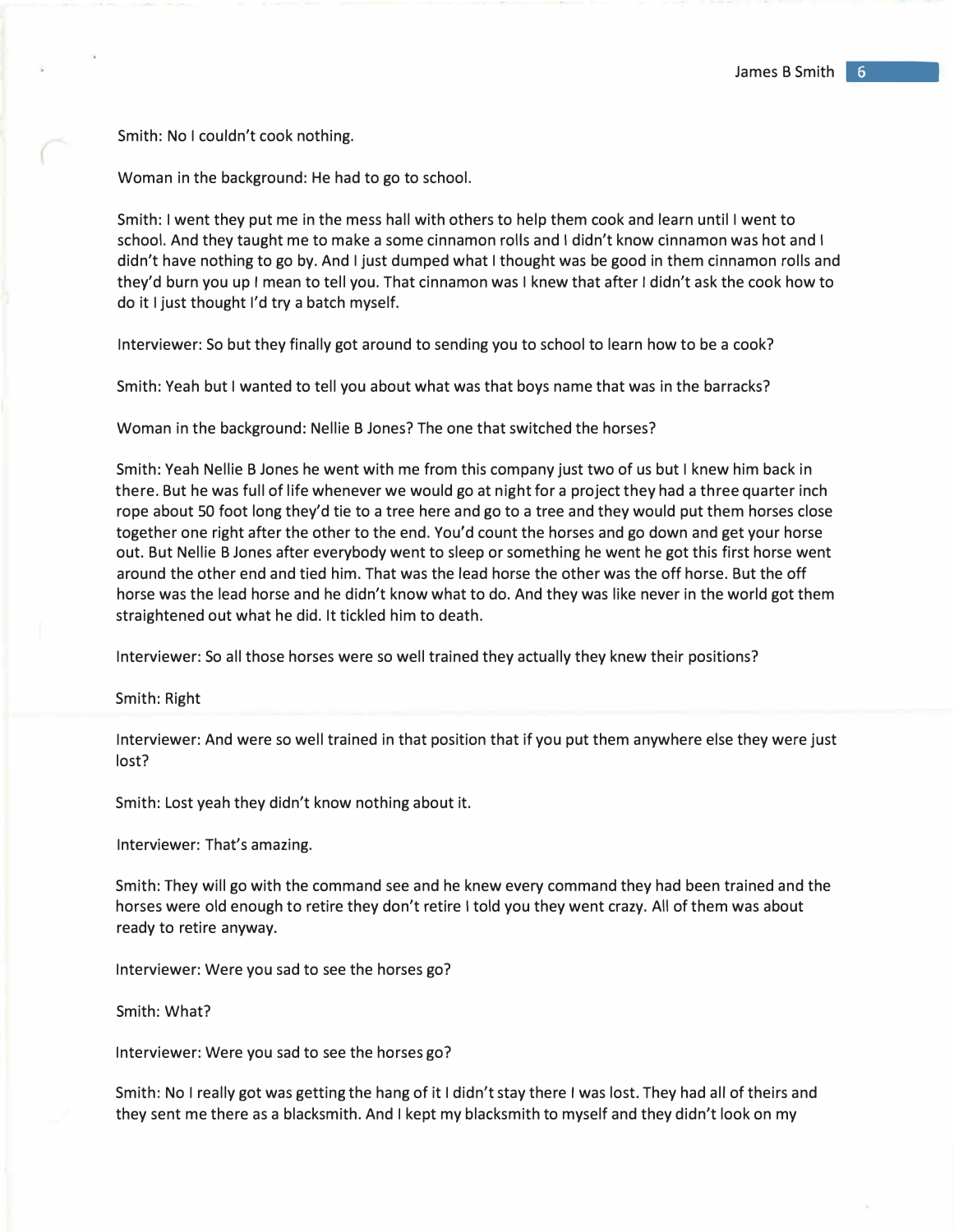records they just carried them up them in the company commanders office. They didn't know I was a blacksmith and I kept it shut. And that other one that was with me Aust he was form Mississippi I told him I said now Aust don't you let them know that you're a blacksmith I said you, he said oh I'd like to be that. I said well let them know then first thing he done blacksmith said we've been looking for one. And so we went out and lunch time come they put Aust to checking the hooves of every horse that was there about 50 horses. If he had a loose shoe he'd put a shoe on him if it was loose he'd tighten it up. And the hour was gone and the company commander said well it's time we was going ole Aust had to jump on the horse and go without any dinner.

Interviewer: So he got a little bit more than what he bargained for it was a little more work than what he thought.

Smith: Me I was supposed to help him see I was supposed to help him. But I kept it and he didn't squeal on me so I never did. I was loose there I didn't have a job that time I was telling you about the horse getting crazy I was the right leg guard see and they had a left leg guard. And that's why they picked me to go in this new company they was a forming me and Nellie B Jones could have been the only two left there from that company. I don't know because we never saw no more horses what so ever. That place was hot just right after Pearl Harbor every man that was in there got a rank to train the men that was coming in.

Interviewer: So did you end up training people?

Smith: How's that?

Interviewer: Did you end up training people?

Smith: No I got about a year and a half Nellie B Jones went on another he'd run off and go home he lived in Kansas. And come back singing a song of some kind and we was out in the field and Nellie B Jones was gone two days and I had to cook by myself and look and here come Nellie B Jones leading a little olc dog. I said what do you got there? Said ah I picked up a pet company commander called him down to the office he went said you going to dig a hole for me six foot deep four foot square. Nellie B Jones started digging he'd rest awhile and he'd take that shovel he was a singing all the time pitch it out pitch it out. Night come company commander was watching him all day he called him up to the office says if I let you quite on that hole will you promise me you won't go AWL no more? He said no sir he said awful homesick for my wife said she lives right down the road here. Said I might before another month said I might so ahead. He laughed said go on get your pick and get out of there and go on said but don't leave. I never did know him to leave anymore I don't know.

Interviewer: They said that Audie Murphy didn't get his good conduct medal because he had a habit of just leaving whenever he wanted to. But he'd always come back and.

Smith: Yeah he'd come back he'd stay two or three days but the fellow that was taking his job had it rough.

Interviewer: Because he had to do the job of two people yeah.

Smith: We was one day cooking out in the field we had to go out in the field and camp out. They was a building our barracks the ones that we was supposed to be in. And so we stayed out I guess two months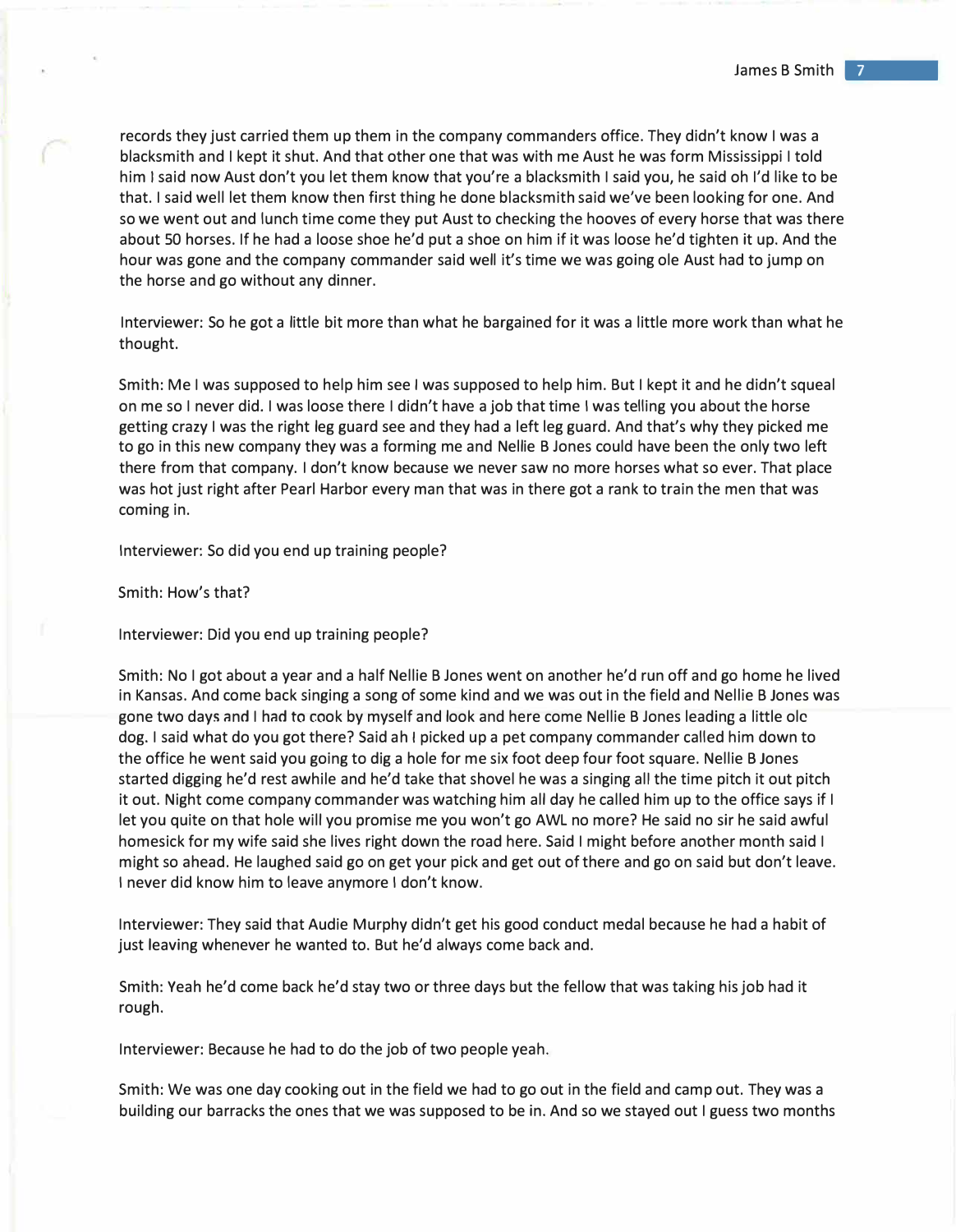all the way from the last of June to middle of August camping out. So August they had a wet spell and it got raining for a week and it was just like a hog pen where everybody was walking around and mud all over everything and the general come around inspecting. And he told the one that was under him said y'all go on I'm gonna stay here with this fellow I was a cooking chicken for dinner. And he stayed there with me and we had a fryer that we was cooking in. I said well my chicken is done I said would you like to have a piece of chicken? Oh he said I'll eat a piece. I give him a piece of chicken and he set there he said I'm gonna bring you fellows in next week. So when he left and they come around I asked the company commander I was real close to him, we had called pancakes hoecakes that's what they called them down around Dover gonna have hoecakes for supper. And so he got a big kick out of me calling them hoecakes.

Interviewer: Now did you end up going overseas?

Smith: No

Interviewer: No you ended up staying stateside?

Smith: I got down in my back lifting them I was still we come back in and we had three big stoves that was fueled with coal coal stoves to cook with. Nellie B Jones was still with us and so I'd have to get up at four o'clock on my duty and Nellie B Jones wouldn't get up until five. And we'd on Thanksgiving we had goose cooked goose and we had a lard stand of goose grease that you cooked out of them. And so every so often there was a grease truck come around pick our grease up. But he'd take a quart dipper and pour all over that coal send a message with that goose grease and that pipe would get as red as you ever saw. All of that coal would catch a fire and then he would cook breakfast.

Interviewer: He doesn't sound exactly like the kind of guy that obeyed all the rules.

Smith: If he would have got caught from that they would have put him in the jail.

Interviewer: So this was Thanksgiving of 1942? When you guys ate goose that year huh?

Smith: Well every Thanksgiving we had turkey one holiday and goose the next holiday I don't remember which one. And so they told me if I would do the cooking of the turkey the night before I'd have the next day off. I told them I'd be glad to every hour I'd take them turkeys out and baste them pour grease over them put them back in the stove put a little more coal in the stove. And I cooked turkey all night but I had them good and brown by the next morning. And I left that Thanksgiving and I went to the barracks and I slept.

Interviewer: So you missed Thanksgiving dinner huh?

## Smith: Yeah

Interviewer: Now how did you hurt your back?

Smith: Lifting they had 20 gallon containers that we made tea in and coffee and they was a calling on somebody I would pick up fill it full of water to about that far pick it up and put it on the stove. And that's the only way that I figure that I ever hurt my back. The mess officer said Smith what's the matter you're limping that a way? I said I don't know I said something run down this leg. He said I want you to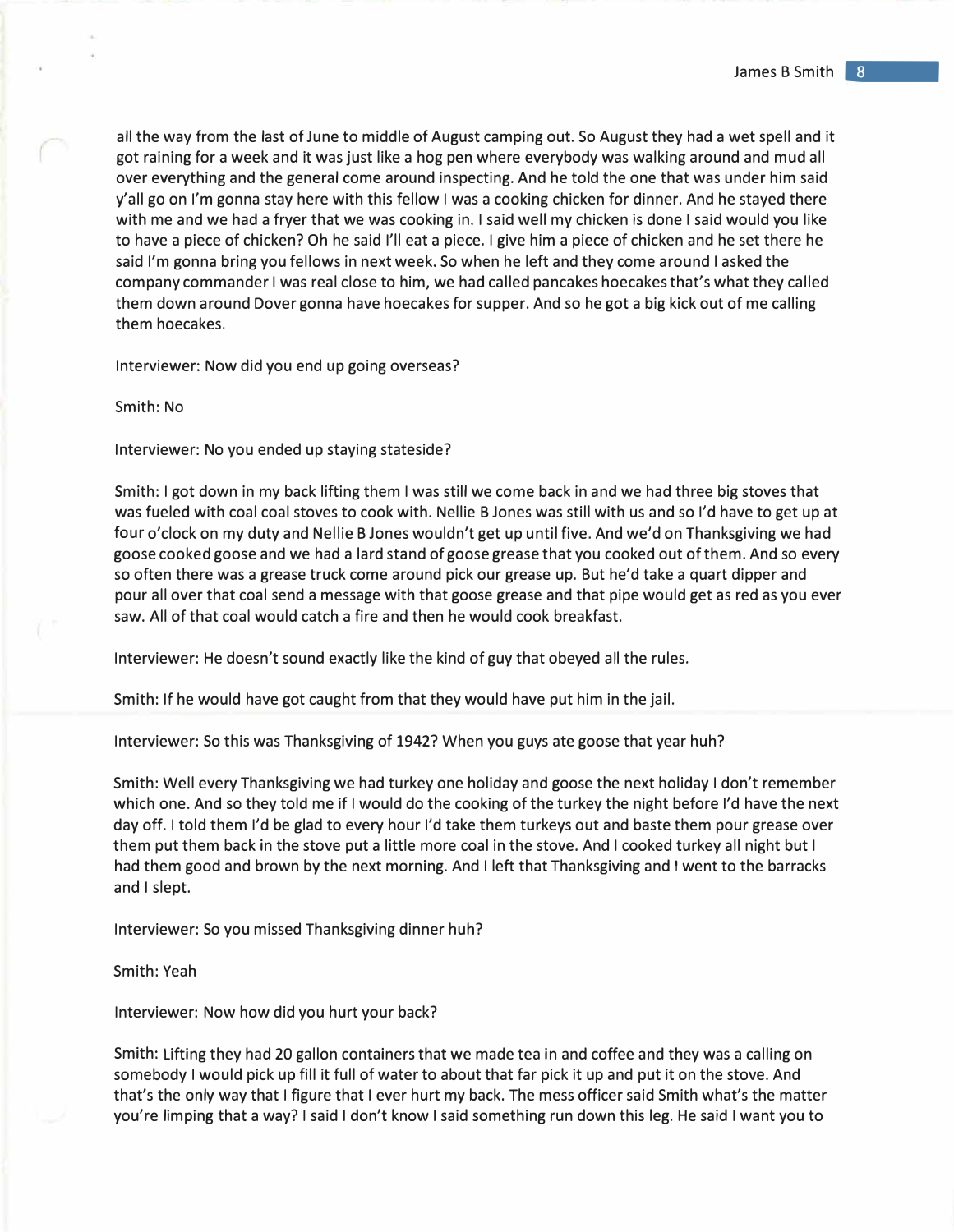go see in the morning in the morning come and I didn't go I went ahead and kept cooking. And he come around said what did they tell you? I said I didn't go I just kept cooking. He looked at me he said I'm giving you a command now said I want you to go up to the infirmary on sick call in the morning. I said yes sir he was a lieutenant I said I will go. I went and come back and he said did you go? I said I certainly did. They never did find out what was the matter but I've got to take seven heat treatments and so that went ahead. They put me in the hospital and there were three majors examine each man. So Major Bennett was my doctor and he told me to get up and touch my toes with my fingers. When I got down to my knees as far as I could go my knees got just to bucking this away and so he said that's enough said what's the matter with you? I said I don't know that's what I'm in here for said okay. He put it down then the barracks I was put in was in with another major and he'd make his inspection every morning get my by the toe raise it up, I'd holler and he'd turn that toe a loose and it would hit the ground it would almost kill me. So he'd to that two or three times and he saw that I didn't like it and he'd quit. And he called me in one day I stayed in there about a month and he said well we can't find out what's the matter with you. They taped a SO pound weight on my leg in a cot had a contraption set over here and it was tied to SO pound weight for this leg was getting shorter all the time. And so I stayed on that weight for a week or two and they'd take me off and he called me in the office and he said well we can't find out what's the matter with you. Said we're going to put you up here in this casual battalion and I saw what they was doing they was washing windows and washing doors all day just light duty you know. And he said I'm gonna put you in the casual battalion. I looked at him I said I didn't come in here to be put in the casual battalion. I come in here to get something done for my hip whatever is wrong with it. And that put him to studying and they didn't put me in there. They sent me to \_\_\_\_\_ General Hospital and I stayed there about a month and they couldn't' find what was wrong and they was going to give me 40 cc's of something in my back you know to deaden the pain. But they couldn't tell what was the matter and they discharged me sent me home. And discharged me with ten percent and you know anybody with back trouble you have good days and bad days and so they called me told me to go to Murfreesboro have an examination. We'd been married about from October that was August I went and her daddy told me said now you get you walking stick. Said anybody that's you need a walking stick I said I'm feeling pretty good now. I went up there and they examined me said how are you feeling today I said pretty good I said I may be back in the bed by the last of the week. They said what we go by is what we know when we examine you so they examined me and told me there was nothing wrong with me. And so I was getting \$10 a month pension so they wrote and told me they was going to cut my pension out because they said there wasn't nothing wrong with me. So I didn't fool with them no more until I got a job at Fort Campbell and I hurt my back again and it was just like it was when I got out of the army. I told my boss I said well I'm gonna have to go to Nashville and let them see if they can find out what's the matter with my back. I said I stayed in the hospital from about March first of March until the last of September they never did find. Well when I walked in that hospital the doctor I had his name was Culley Dr. Culley he looked at me and walked said I can tell you exactly what's the matter with you. He reached the door swung it up and it had a skeleton hanging up there he said these three from going up six fifth, sixth, and seventh in your back is ruptured. Said we're gonna have to operate on you I said when? He said well he said I'll make the appointment for Saturday. So the next Saturday they had an emergency and they didn't get to me I told them they said we'll get you Monday and between Saturday and Monday my leg paralyzed. And so they got me and operated on and Dr. Culley said I've operated on several backs but said I've never seen nothing messed up like your back is messed up. They put a steal plate in it.

Interviewer: Did you get your pension back then?

Smith: Well they really done a good job on me.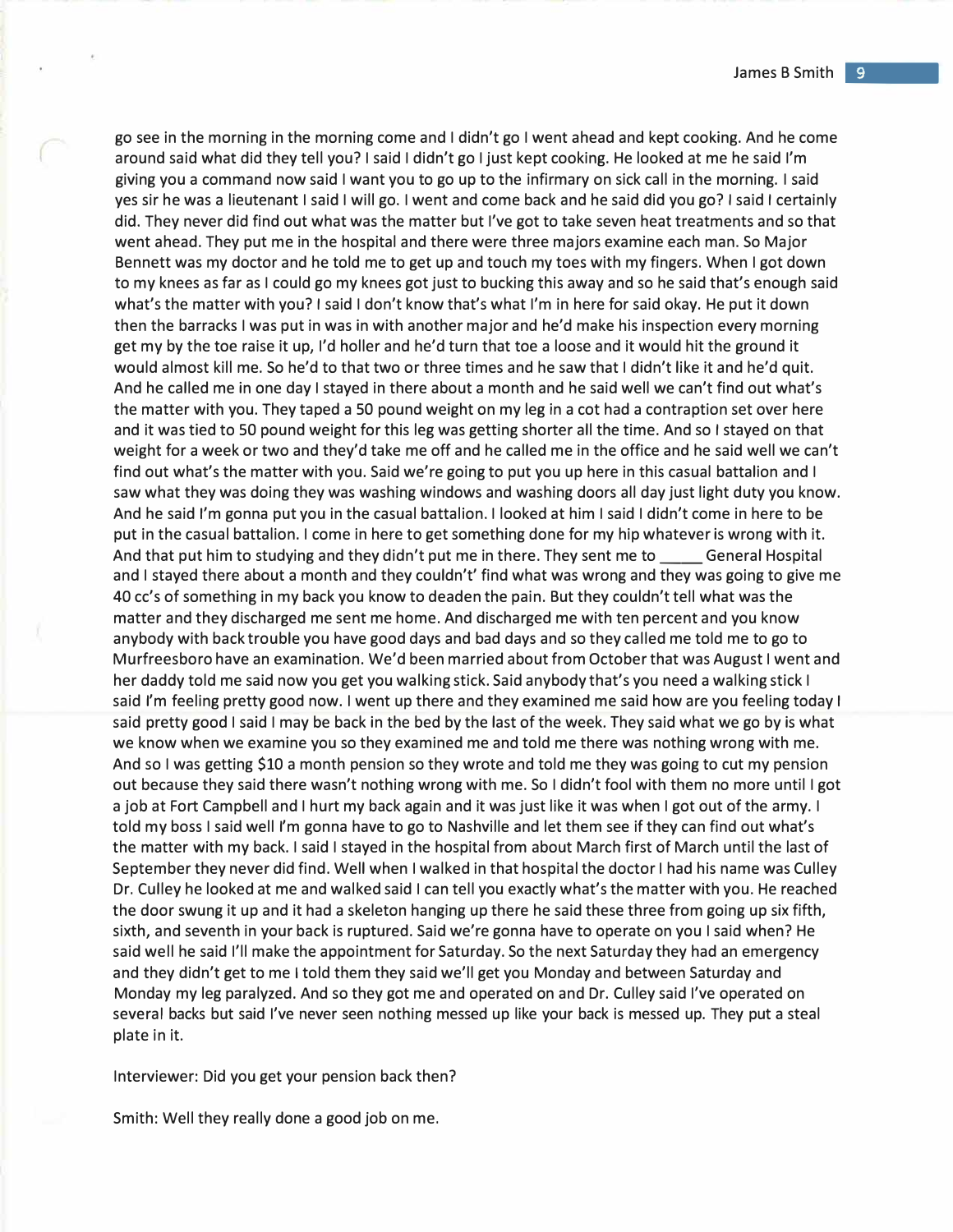Woman in the background: He said did you get your pension back then.

Smith: Yeah they

Interviewer: Reinstated it?

Woman in the background: Forty percent

Smith: Forty percent going to give you 40 percent disability. I come home worked about a week and got a letter from them saying we want you come up here in Nashville said we're thinking about taking that 40 percent away from you. So me and her went and I went up there and saw the man said well says we've got a board here that's going to meet here at one o'clock said would you like to see that board? I said I certainly would. And in the meanwhile somebody told me about them had a lawyer downstairs that was paid by the government for people just like you. I went down there and knocked on his door and he invited me in. I said I'm here to see about my back I'd like for you to represent me would you? He said that's what I'm paid for said I'll meet you at one o'clock up there. So he kind of looked me over and one o'clock come they called me in he went in with me I asked did they want to see my leg? The officer just hold on a minute said I'm not through with my part yet. So went ahead there he discussed a whole lot that I was 40 percent and that I need more. And said when he got through said let's see your legs. And this leg is an inch or inch and a half smaller than this leg. I pulled my leg up and let them look they said a blind man could see that. So I never had no more trouble out of them then. Until this fall and I put in for another raise and they were just like they was at first they started around with this that and the other. And so I told them the truth about it I said I'm not going to lie about it I said but I need a raise and so I didn't get no raise.

Interviewer: Okay now what year did you end up getting out was that 43?

Smith: September 43.

Interviewer: Okay and so when did you have all of this with the VA in 1944?

Smith: No 1958.

Interviewer: Nineteen fifty eight.

Smith: Had it in 50 I had a spell before but not like that see. I knew what I was going to have to go with but I went too long let it go too long before I went.

Interviewer: What job did you have at Fort Campbell?

Smith: Cold storage.

Interviewer: Cold storage?

Smith: Yeah

Interviewer: That's when they still had all coal fired stoves in barracks and stuff?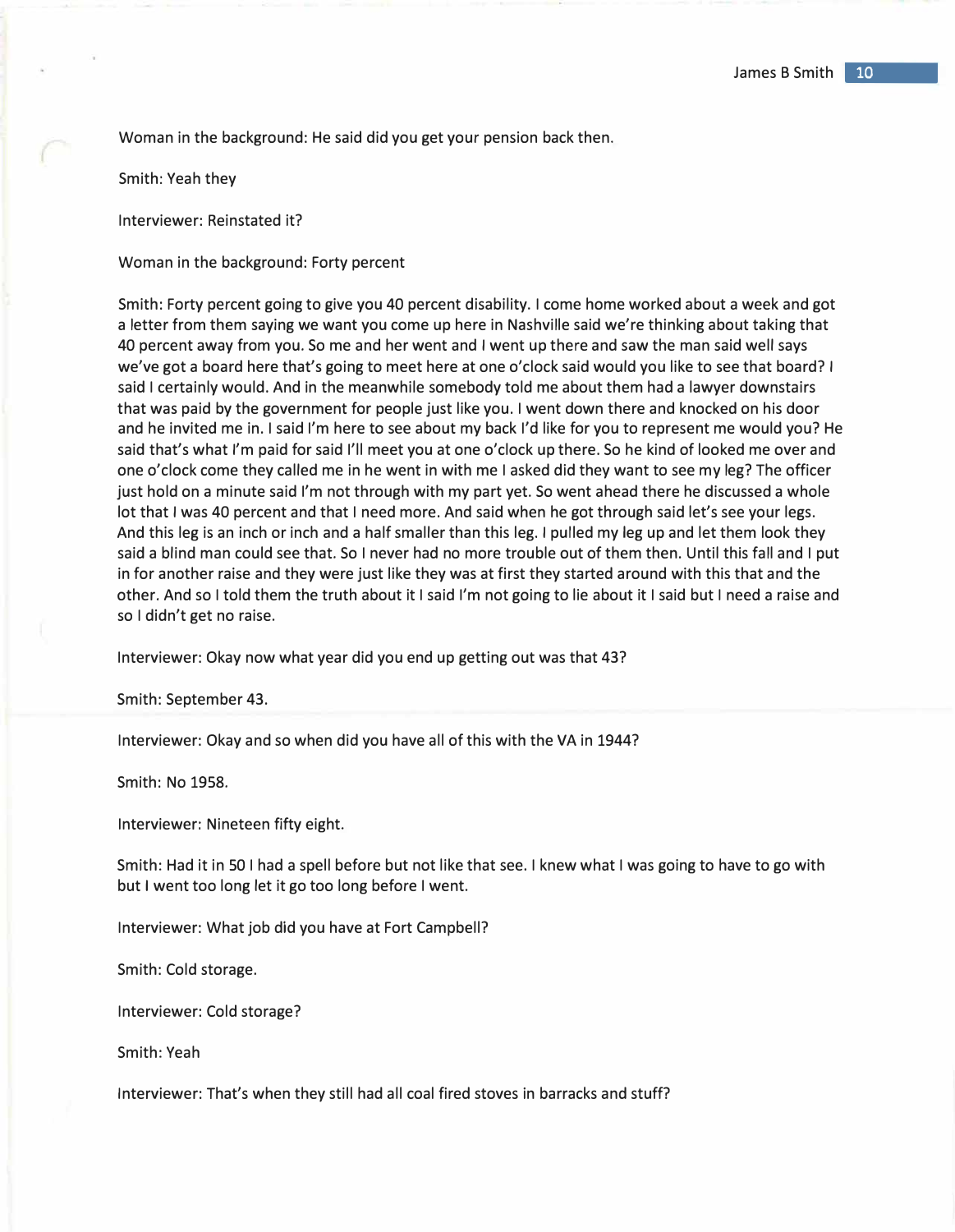Smith: Yeah I was issued.

Woman in the background: It was cold I think.

Interviewer: Oh cold storage cold.

Smith: Cold storage yeah. They issued the rations out every morning.

Interviewer: Okay

Smith: So I went before I went to Nashville to be examined on I went to Fort Campbell and they examined me out there. And whenever I come back from Nashville after the operation I went back got the same doctor to examine me again and they saw that I had a back operation and he sent word to them the next morning to not let me do nothing. All my jobs was canceled because he said don't let that man lift over 50 pounds and so I was doing trucks hauling them in the warehouse and storing them and worked load beef and that was too much for me. So I was taking training to be a supervisor and I knew exactly what to do with come to a point that they lay me off. And so they called me up after they told me not let me do no job I told them I said there are plenty of jobs I can do. I can drive a car all day and it don't hurt me. Said we've got more car and truck drivers than we can handle now. We're going to have to discharge you.

Woman in the background: Retire you.

Smith: Huh

Woman in the background: Retire you

Smith: Yeah retire ya. I said how much am I going to make? They figured it up about something like \$42 a month. I said I ain't signing nothing for \$42 a month. And so I asked my supervisor I said can I borrow that book of yours. I said they are fixing to retire me and I want to carry it with me. So at night I'd take that book and get through my head added up what I'd get and I was supposed to get \$142 a month and so I went back up there and said well are you ready to sign the papers? I said not hardly I handed them that book I said what are you going to do about this part? I said they looked at that said we never have retired anybody through Civil Service and said we overlooked that. I said you're going to have to let me go see Mr. Hancock up stairs said no no no no said that's the last place we want you to go. I said he told me if I had any trouble said come to him. So they figured it up again said we figure you'll get \$140 I said I went over just through my head I added up \$142 I said for \$140 I said I'll sign it.

Interviewer: How much did you get paid when you first went in the army January of 42 how much were they paying you then?

Smith: Twenty-five dollars a month. And insurance was \$3 for \$10,000 insurance was \$3 a month I'd taken it. And I had to pay for my laundry it was about \$3 a month for my laundry. And I got my eating and my sleeping's over there and I made a little. Them boys from New York didn't like KP at all and after five o'clock come I was loose and they'd come to me and say would you finish our KP up for \$5 I said certainly I will.

Interviewer: Five dollars that was pretty good then.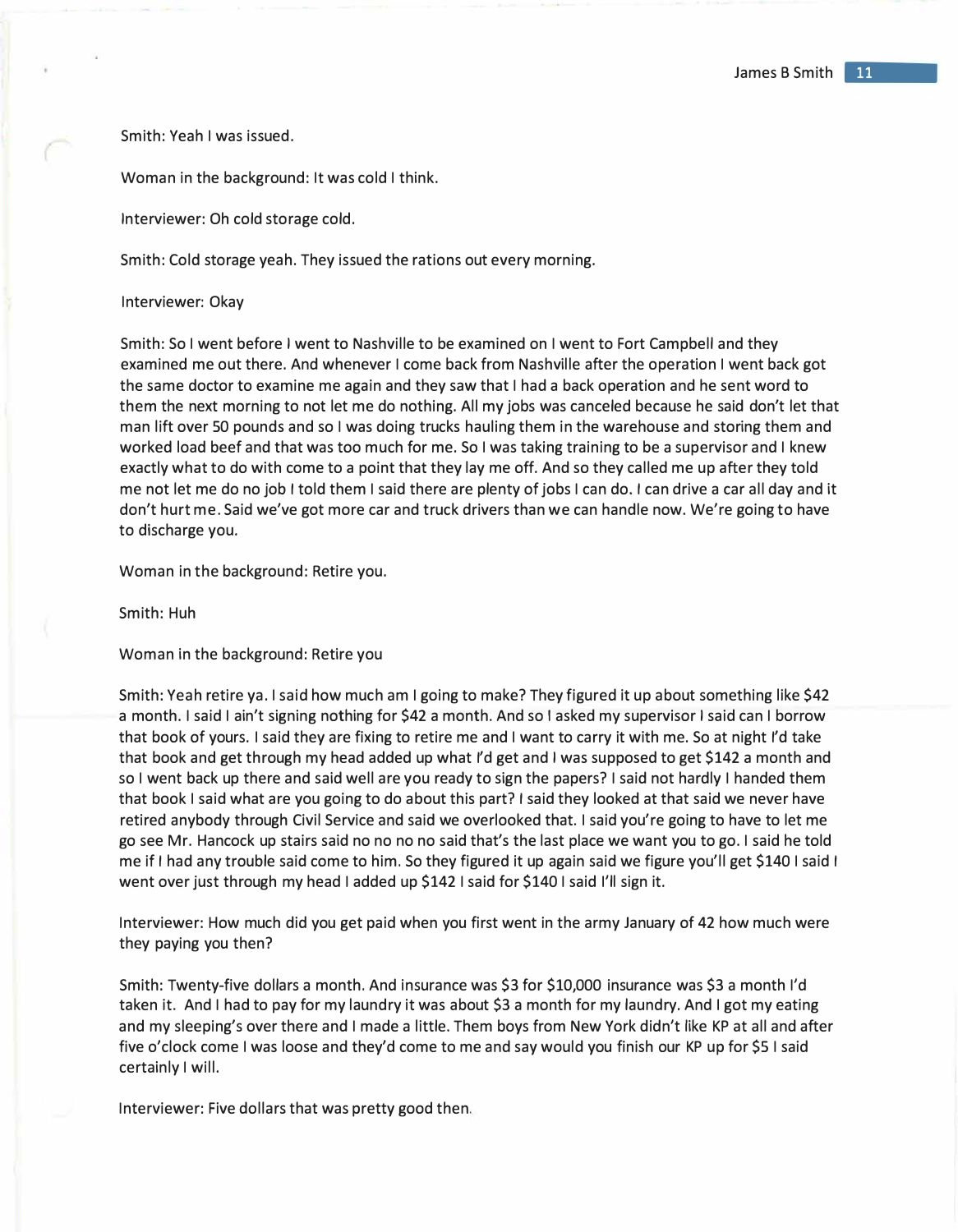## Smith: Yes

Interviewer: So was it fun being a guy from Stewart County getting to meet people from the other part of the country and listening to how they talk and how what they were like?

Smith: My buddy from I had on Long Creek they had done sent him to Fort Riley and he has got from his parents that I was in Fort Campbell I mean Fort Riley. And so he got set out to find me and about nine o'clock one Sunday morning I was in the latrine shaving he come in the door I had my back to him and he didn't recognize me. And he says I'm looking for a fellow by the name of James Smith I turned around and it was James Davey. I said man how in the world did you find me? He said it was a hard job but I found you. So he was in the engineers.

Interviewer: Overall would you say the experience did you some good I mean did you enjoy your time there while you were there?

Smith: All through the

Woman in the background: Did you enjoy being in the army?

Smith: Yeah I enjoyed it. I'd write her a letter every night and she'd write me one. But my letters went free they had passed a law that we could get free postage and I got mine free and she had to pay three cents to stamp her letter.

Interviewer: So he wrote you every night?

Woman in the background: Would you believe I married him when I had to put his shoes on every time he put them on? I had to wash his feet but we had been engaged nearly three years.

Interviewer: So you've all been together since 1941?

Woman in the background: We married in 43. We'll be married is it 67 or 68 years in October?

Interviewer: Forty three will be 68.

Smith: It will be 68 this fall.

Interviewer: I'm sitting on 33 right now that doesn't seem that long in comparison about 35 years. Well sir I'm glad we got a chance to talk a little bit about the last of the horse era in the army. You know for a lot of historians that's an era they look fondly back on before gasoline and the engines and trucks and everything else took over. It's just seems so strange that you know right at the beginning of World War II you've got planes bombing cities you've got all these giant ships and rest of that and they still had horses right at the beginning of it.

Woman in the background: Now that New York paper there my son brought in on the front page I believe it's got a piece in there about the horses he bought two of them. That's not it that's his daughter. Right there well.

Interviewer: Yeah okay the Wall Street Journal. They still had a few calvary horses.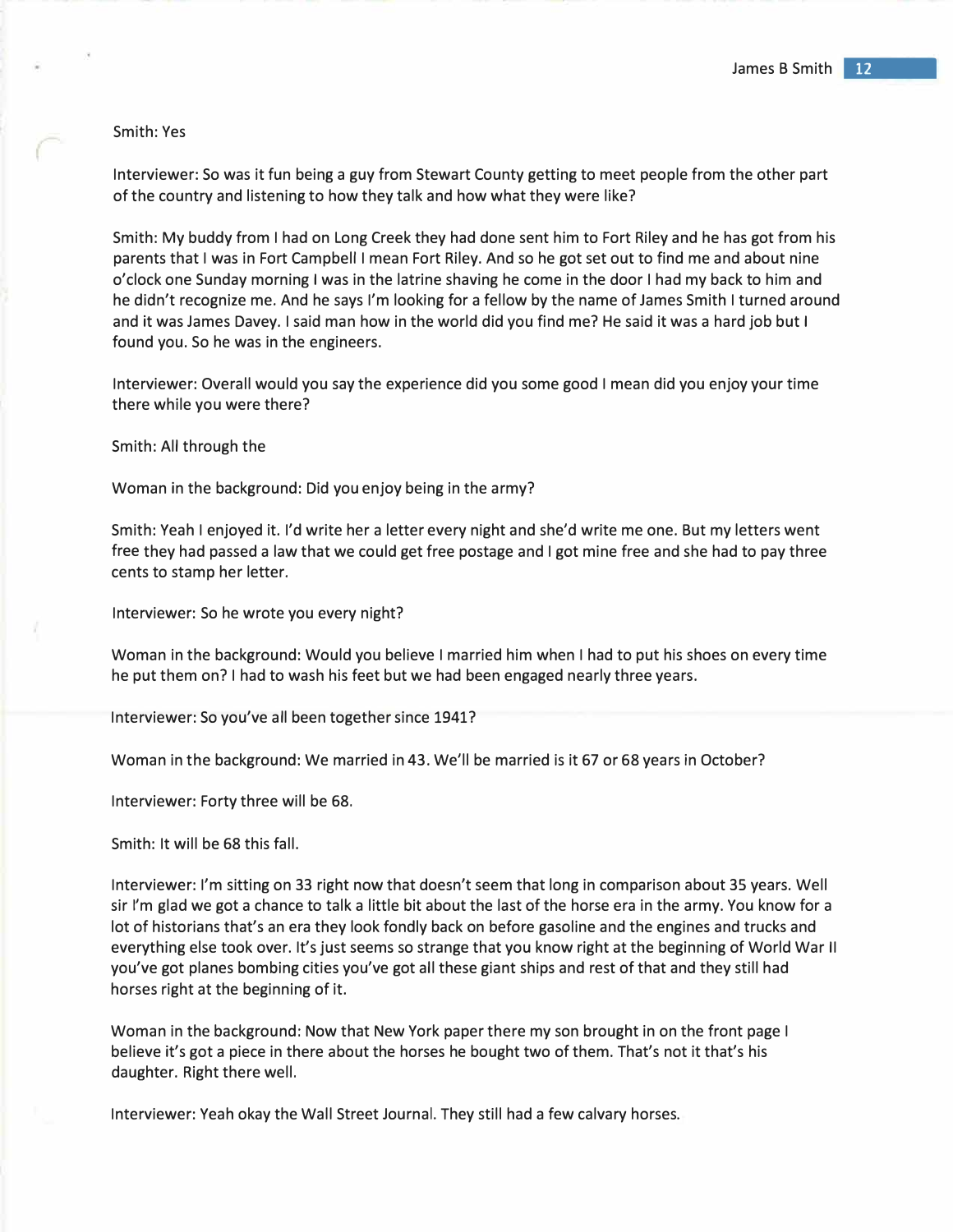Woman in the background: That's one of the horses right there that he paid \$900 and he had to adopt it. And he said one of them horses he could slap it on the side like that and that horse would go to the ground lay down so you could put your rifle on to shoot they had been there in the war.

## Interviewer: Wow

Woman in the background: He bought them for his daddy he thought he'd be tickled to have him.

Smith: Nellie B Jones was in with me and he stayed with me until I went to the hospital I never did come out of the hospital I went back over there and got my clothes and everything. But Nellie B Jones was in the side show he beat up razor blades double edge razor blades with a hammer take them and take a glass of water and swaller them.

Interviewer: That's what he ended up doing huh?

Smith: Yeah I saw him I wouldn't I said I don't believe that he said I'll show you and went and got him got some water and swaller it. I said boy that's going to cut your intestines all to pieces. He said my intestines has done took to it said that's what I made a living at doing.

Interviewer: That's got to be one of the strangest stories of someone making a living after the military I've ever heard in my life. What a world we live in. Sir thank you for your service to our county and thank you for allowing me to come in your home and record this interview.

Woman in the background: Now he's kindly got it out of his system a lot of times at night he'll wake up and he's reminiscing. I go to sleep and he's talking about his time in the service of course I already know it by heart.

Smith: There was one time right after we got in this new.

Woman in the background: He ain't finished yet.

Smith: This new company we went out at night on a truck on a maneuvers couldn't have no lights on or nothing. And we was going up a ridge and it was light enough you could see the gulley's on both sides of this ridge and I started to get scared but the Lord told me before I went in service I said Lord I don't want to go I can't stand to kill nobody. The Lord said go and I'll go every step of your way and I'll do your fighting for you. He never lied about it.

Interviewer: No and you didn't have to do that.

Smith: Right I didn't have to do it that's how come me to have back trouble. I never was I was as stout as a most people my size.

Interviewer: That's amazing.

Woman in the background: That's exactly why he never did push to get a pension. My daddy told him go up there hopping like you can't walk. He was afraid he would cheat the government he didn't want to cheat the government. And I family doctor told him if you'll just let me sign the papers I'll get you 100 percent. He said I can't do that I can live without it.